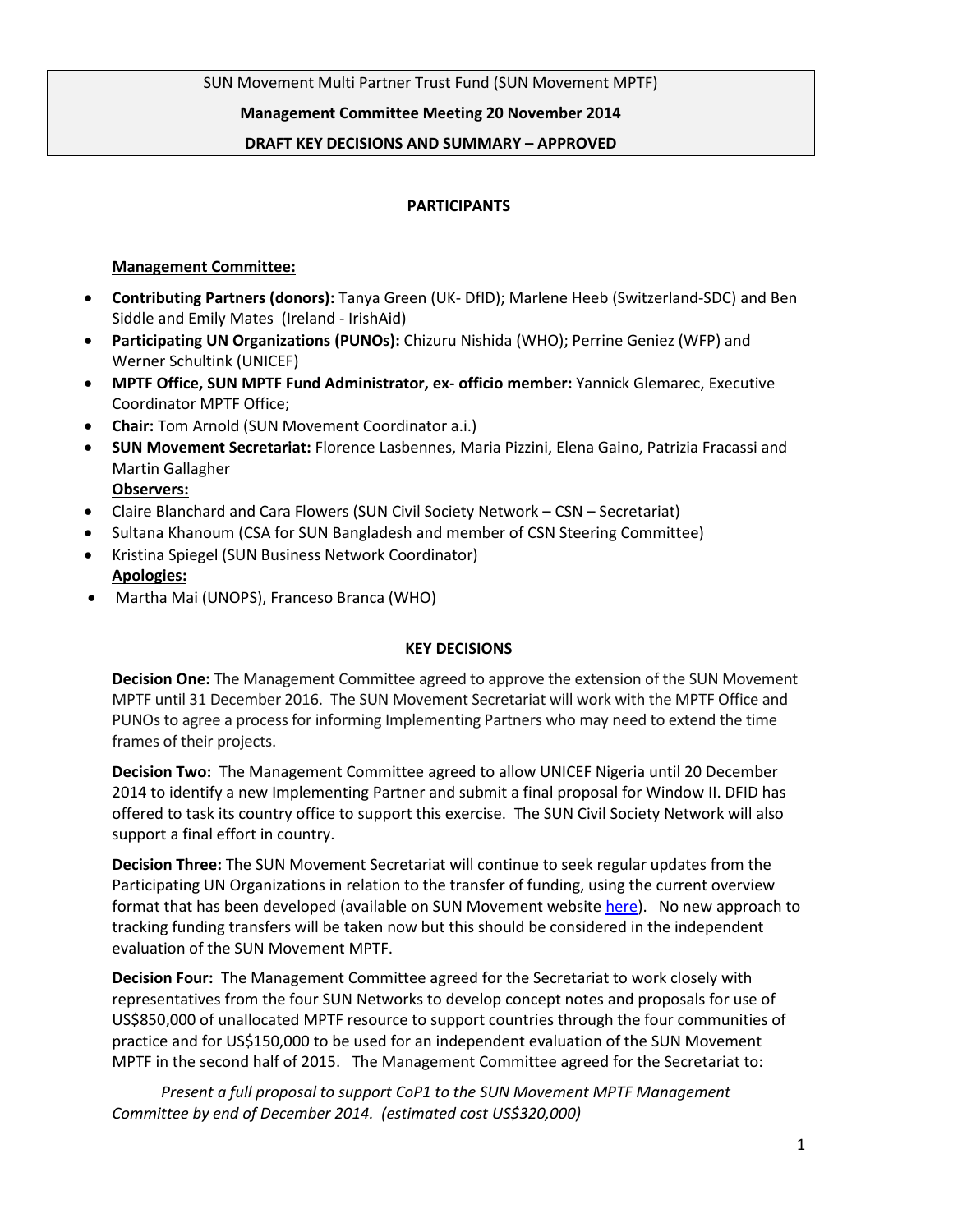*Present a concept note (or full proposal if ready) to the SUN Movement MPTF Management Committee for a project to support COP4 by end of December 2014. Once approved, a full proposal will be delivered to the Management Committee by end of 2014. (estimated costs US\$200,000)*

*Present concept notes (or full proposals if ready) to the Management Committee for COP 2 and 3 by end of first quarter 2015 (estimated costs US\$165,000 per CoP)*

The SUN Movement Secretariat will report back to the SUN Movement MPTF Management Committee on future options for capitalizing on the 'learning route' pilot project by the end of first quarter of 2015.

**Decision Five:** The Chair agreed for the Secretariat to initiate a process to revise the language of the Supplementary Guidance Note on Roles and Responsibilities presented to the MPTF Management Committee in advance to this meeting in order to reflect both the capacities and expectations of all members of the Management Committee. The final draft text will be shared with the Management Committee for approval in January 2015.

**Decision Six:** The Management Committee agreed to introduce a 15% margin for reallocation of funds across the budget lines of all SUN Movement MPTF projects – provided that there is no increase in overall project costs and that the indirect cost recovery by the PUNOs are capped at 7%.

# **1. Update on the SUN Movement MPTF financial framework (MPTF Office) and on decisions taken during the 7th Management Committee Meeting**

In its capacity as the Administrative Agent of the Fund, the MPTF Office prepared the Funding Framework, which was circulated to the Management Committee members ahead of this meeting. The Funding Framework provides information on the donor commitments (legally signed agreements), contributions and transfers to Participating UN Organizations. The Executive Coordinator of the MPTF Office advised the Management Committee that approximately US\$ **1,017,007** is available for allocation.

This balance includes the Nigeria proposal that was approved in March 2014 but was later withdrawn by UNICEF (the Participating UN Organization) sponsoring the project. (UNICEF was asked to comment on this during Agenda Item No. 4).

It also includes an additional deposit of approximately US\$170,000 (GBP100,000) by DFID, who have also committed to disbursing an additional US\$47,000 (GBP30,000) for Window III by 31 March 2015.

The Chair referred to a short document that was circulated at the meeting, providing an update on all decisions taken during the  $7<sup>th</sup>$  Meeting of the SUN Movement MPTF in July 2014. (See Annex 1)

# **2. Extension of SUN Movement MPTF**

The SUN Movement Secretariat Chief of Staff explained that during its meeting on 22 September 2014, the SUN Movement Lead Group agreed to extend the mandate of the SUN Movement Secretariat until the end of 2016.

She also reminded the Management Committee that due to some of the delays experienced in commencing implementation of SUN Movement MPTF projects, some Implementing Partners may wish to request no-cost extensions of their projects.

**Decision One:** The Management Committee agreed to approve the extension of the SUN Movement MPTF until 31 December 2016. The SUN Movement Secretariat will work with the MPTF Office and PUNOs to agree a process for informing Implementing Partners who may need to extend the time frames of their projects.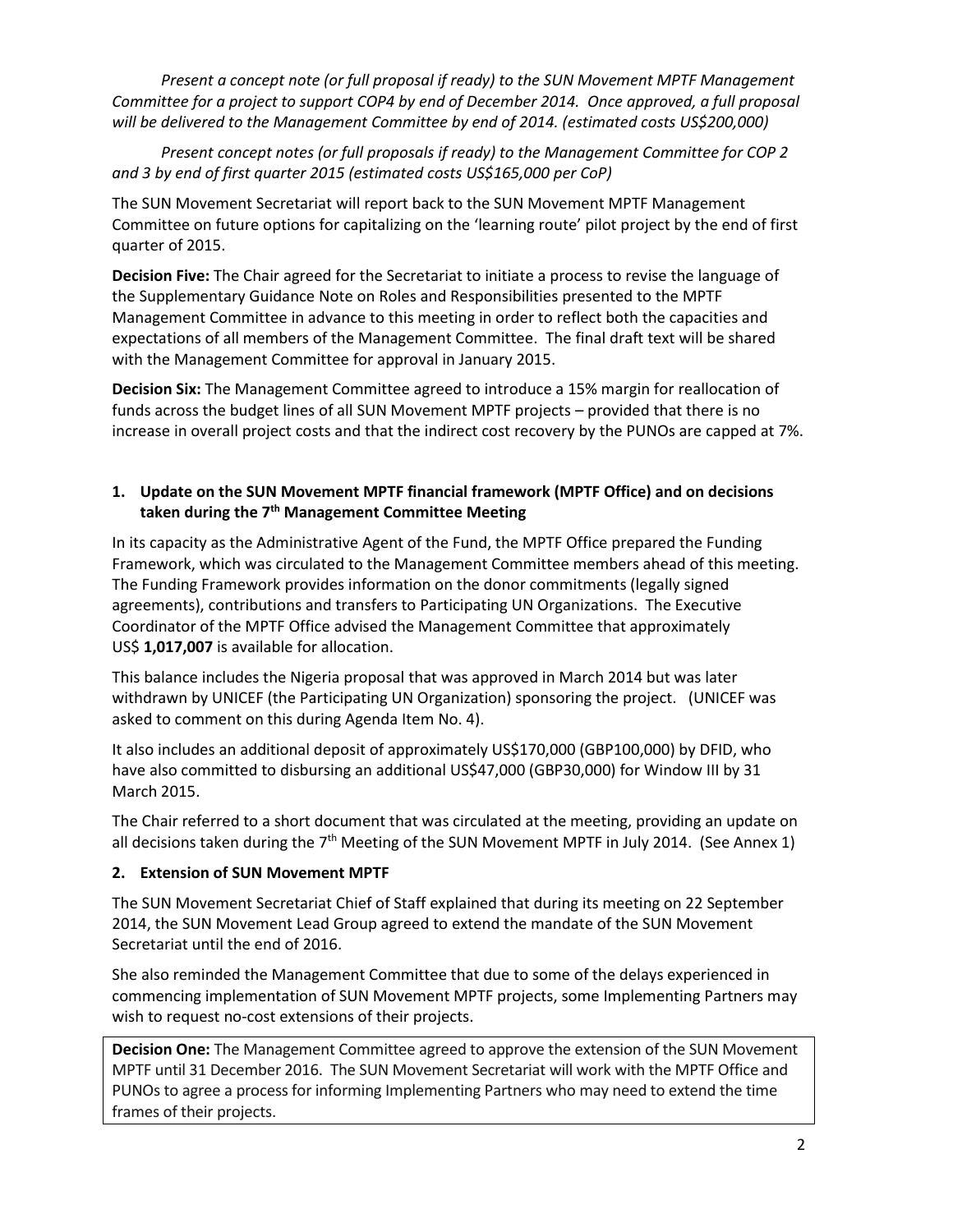#### **3. Update on fund transfers and reporting progress, including Nigeria proposal**

The SUN Movement Secretariat referred to the decision taken during the 6<sup>th</sup> Meeting of the MPTF Management Committee to organize a process to keep the Management Committee updated on the state of fund transfers from Participating UN Organizations to Implementing Partners. At the 7<sup>th</sup> MPTF Management Committee Meeting in July 2014, a brief update from each Participating UN Organization and a comprehensive overview was completed, circulated and posted on the SUN Movement [website.](http://scalingupnutrition.org/resources-archive/sun-mptf)

The Participating UN Organisations were then asked to provide a brief overview of the latest state of fund transfers to their respective Implementing Partners as well as an update in relation to the status of the quarterly reporting process for each of their projects.

### *WFP: Bangladesh, Malawi, Mozambique, Nepal, Niger, Ghana, Mali, Peru, Madagascar, Sri Lanka, Zimbabwe, Senegal, Rwanda, Burundi*

WFP received US\$ 4.7 million total for 14 projects – 7 approved in 2013 and 7 in 2014. 2013 projects are proceeding with second disbursements while 2014 projects have completed first round of disbursements. US\$ 2.9 million have been disbursed to the projects (representing a66% of total to WFP amount when including indirect cost recovery).

The Window II projects in Mali and Mozambique are due to come to closure 31st December 2015 and lessons to be learned should be considered. Mozambique is requesting a non-cost extension in the use of funds and a revision of its budget. WFP is working with the SUN Movement Secretariat to finalize.

The second transfer for Malawi, 2013 project, was pending the approval of a budget revision and extension request. As the revision is now approved and paper work complete, the transfer has taken place since the last MC meeting. Bangladesh also requested budget revision though it did not affect the transfer of funds from WFP to the Implementing Partner. WFP is working with the SUN Movement Secretariat to finalize.

WFP highlighted concerns around their role in collecting and sharing supporting materials in addition to quarterly reports for Window II projects. WFP suggested that more relevant channel than the PUNOs reporting could be explored for knowledge and experience sharing (Civil Society Network). It was agreed to consider this in future discussions regarding the Supplementary Note on Roles and Responsibilities.

#### *WHO: Guatemala, Uganda, El Salvador*

WHO reported that, in Uganda, the first transfer (US\$ 130,000) was completed on 13 December 2013. The second transfer was delayed because of a delay in report submission from the Implementing Partner and because of an internal delay in transferring funds. WHO will follow up with Uganda for the 2014 quarterly reports and update the SUN Movement Secretariat.

For Guatemala, WHO just received the quarterly reports from the Implementing Partner and the second transfer will be shortly released.

WHO expects to make the second fund transfer to the Implementing Partner in El Salvador in January 2015.

Reporting status for WHO: there have been delays but Guatemala reports have been submitted. WHO will follow up with country offices in El Salvador and Uganda.

# *UNICEF: Guinee, Kenya, Kyrgyz Republic, Sierra Leone AND NIGERIA*

Nigeria: UNICEF decided not to move forward on the proposal as the membership of the Implementing Partner was not in compliance with UNICEF policy. UNICEF suggested that the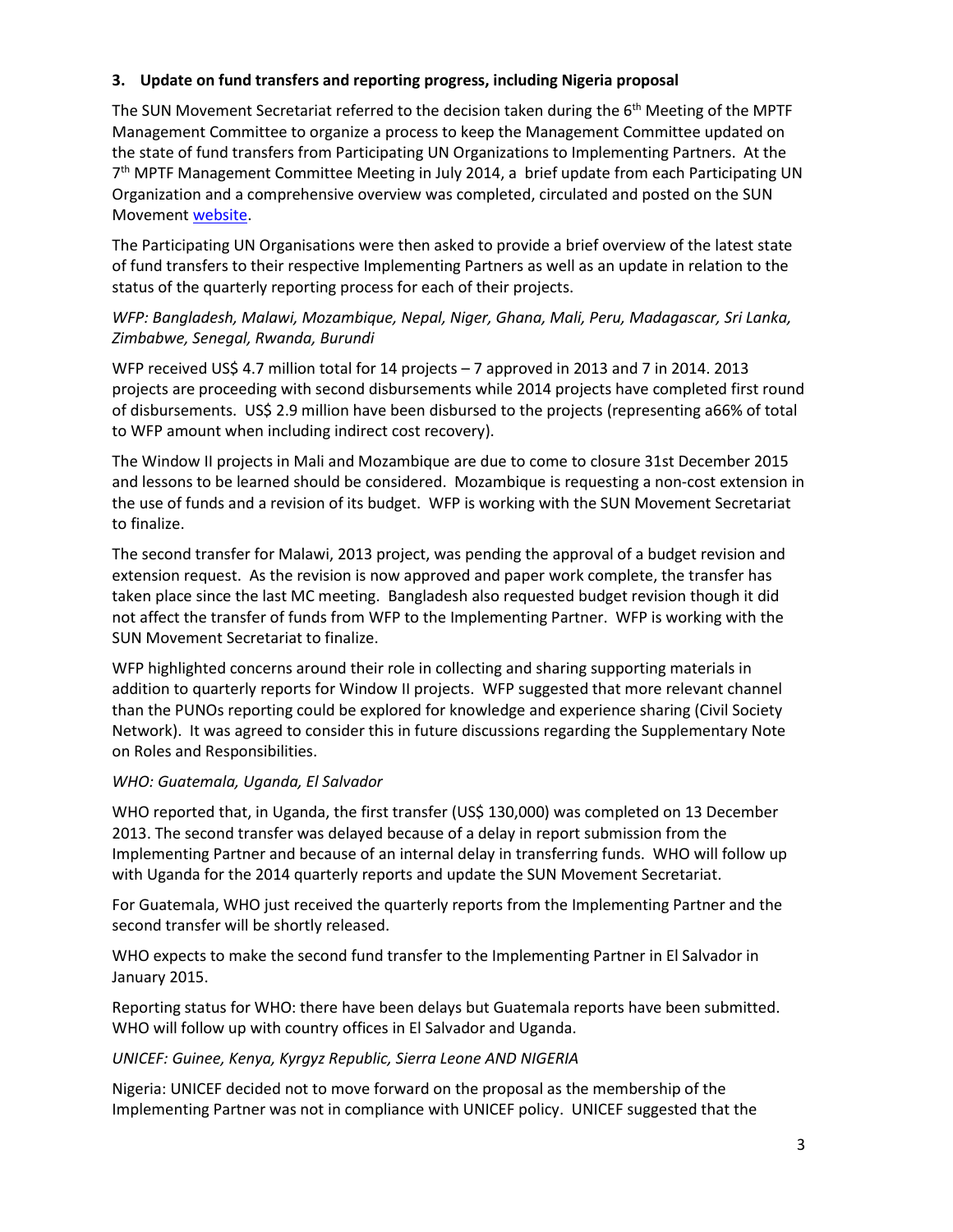Management Committee could wait until the end of December 2014 to see if an appropriate Implementing Partner could be identified and the proposal finalised. Both DFID (who has just employed a new advisor in country) and the Civil Society Network (CSN) Secretariat offered their assistance in this process. UNICEF did recognize, however, that as it has proven very difficult to finalize arrangements in Nigeria and that Nigeria has had extensive time so far to consolidate a proposal, the Management Committee may wish to give priority to other projects.

The MPTF Office reminded the Management Committee that every project must be closed before the closure of the SUN Movement Secretariat in order to review all final reporting requirements and comply with all reporting obligations. This would mean that any future project in Nigeria would have a very limited time scope and the objectives should reflect this.

The SUN Movement Secretariat reported that no quarterly reports have yet been submitted for projects for which UNICEF is acting as Participating UN Organisation. The Secretariat will follow up with UNICEF on this.

In the cases of Sierra Leone and Guinea – funds were transferred just before outbreak of the Ebola crisis. UNICEF is extremely reluctant to approach countries on any other issue beyond Ebola. It was agreed that the Management Committee will wait a few months before seeking an update. In the meantime, the Civil Society Network will provide updates on what they know from the Civil Society Alliances in these countries.

### *UNOPS (ABSENT): SUN Civil Society Network Secretariat, Myanmar, Lao PDR (Window II) and PROCASUR (Window I)*

**Decision Two:** The Management Committee agreed to allow UNICEF Nigeria until 20 December 2014 to identify a new Implementing Partner and submit a final proposal for Window II. DFID has offered to task its country office to support this exercise. The SUN Civil Society Network will also support a final effort in country.

**Decision Three:** The SUN Movement Secretariat will continue to seek regular updates from the Participating UN Organisations in relation to the transfer of funding, using the current overview format that has been developed (available on SUN Movement website [here\)](http://scalingupnutrition.org/resources-archive/sun-mptf). No new approach to tracking funding transfers will be taken now but this should be considered in the independent evaluation of the SUN Movement MPTF.

# **4. Options for use of the unallocated balance of SUN MPTF funds**

As highlighted by the Executive Coordinator of the MPTF Office, there is approximately US\$1,017,007 available for allocation. At the last meeting of the SUN Movement MPTF, the Chair agreed to propose options paper on use of remaining funds of SUN MPTF that will either be shared electronically or at the face-to-face meeting**.** 

The Secretariat circulated a paper for the Management Committee's consideration on 14 November 2014. In this paper three options for use of the unallocated balance of SUN Movement MPTF resources were put forth for discussion and approval by the MC. These can be summarised as follows:

# **a. Support for the emerging SUN Movement Communities of Practice (estimated cost USD 850,000)**

The SUN Movement Secretariat recommended that the SUN Movement MPTF Management Committee consider activating Window I of the MPTF to channel support to countries through the four emerging SUN Movement Communities of Practice (CoP).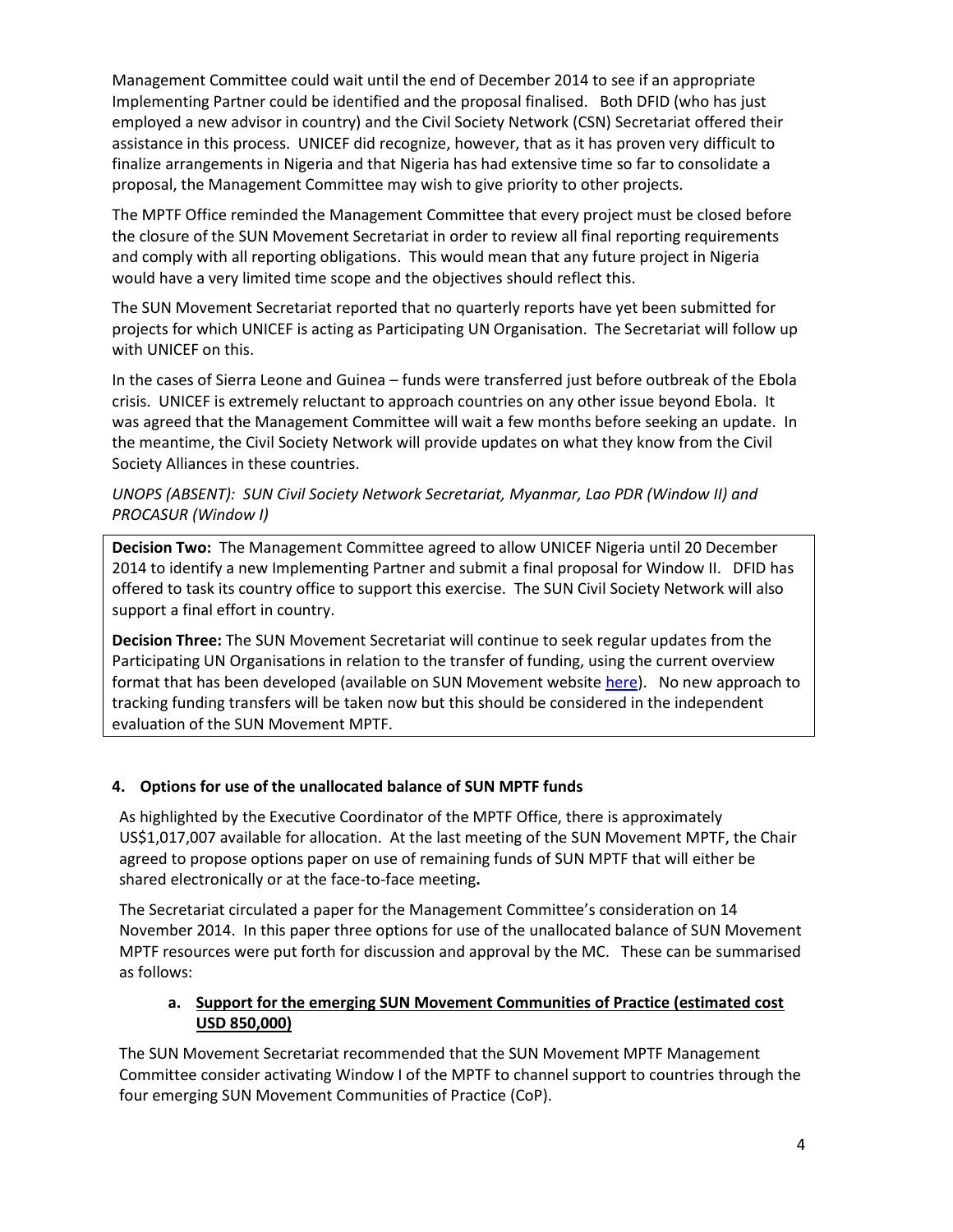It was recommended that:

- i. Upon approval of the concept note for a project to support CoP1, a full proposal will be presented to the SUN Movement MPTF Management Committee by end of December 2014. (estimated cost US\$320,000)
- ii. A concept note will be presented to the SUN Movement MPTF Management Committee for a project to support COP4 by end of December 2014. Once approved, a full proposal will be delivered to the Management Committee by end of 2014. (estimated costs US\$200,000)
- iii. Concept notes will be presented to the Management Committee for COP 2 and 3 by end of first quarter 2015 (estimated costs US\$165,000 per CoP)

# b. **Independent Evaluation of the SUN Movement MPTF (estimated cost USD 150,000**)

The SUN Movement Secretariat recommended that the Management Committee approve the development of a concept note for an independent evaluation of the SUN Movement MPTF in the second half of 2015**.** This will allow time for the results and recommendations arising from the Independent Comprehensive Evaluation of the SUN Movement to be fully taken into account.

# **c. Additional 'learning routes' following on from the Window I PROCASUR pilot project (estimated costs to be considered as part of the development of COP proposals).**

The SUN Movement Secretariat proposed to report back to the SUN Movement MPTF Management Committee on future options for capitalizing on the 'learning route' pilot project by the end of first quarter of 2015.

The SUN Movement Secretariat gave a brief overview of the options paper and the Chair then opened the discussion to the Management Committee.

The SDC supported the recommendations in the option paper. The SDC feel that is very important that the Management Committee wait to define the scope of the independent evaluation of the SUN Movement MPTF until after the findings of the Independent Comprehensive Evaluation of the SUN movement are clear. The SDC also agreed that it was important to take time to evaluate the most effective modalities, strengths and weaknesses of the Learning Routes pilot projects. In relation the use of MPTF funds to support countries through the four emerging communities of practice, the SDC was supportive but insisted that forthcoming proposals are very clear on the catalytic nature of each project.

WHO welcomes this proposal and looks forward to contributing through the work on costing and tracking that they are already supporting. The SUN Movement Secretariat recognized the importance of this, highlighting the National Health Accounts work as something underway in several countries, along with the One Health Tool. This work will be fully recognised in the forthcoming proposal. The SUN Movement Secretariat welcomed the opportunity to work with WHO to ensure sure that figures that are coming out of WHO supported work are clearly captured.

Irish Aid was also supportive of the options presented but asked that all forthcoming proposals take particular care not to pre-empt any of the findings that will emerge from the Independent Comprehensive Evaluation of the SUN movement. Irish Aid reinforced the request from SDC that the catalytic nature of each proposal to support countries through the emerging communities of practice is made very clear.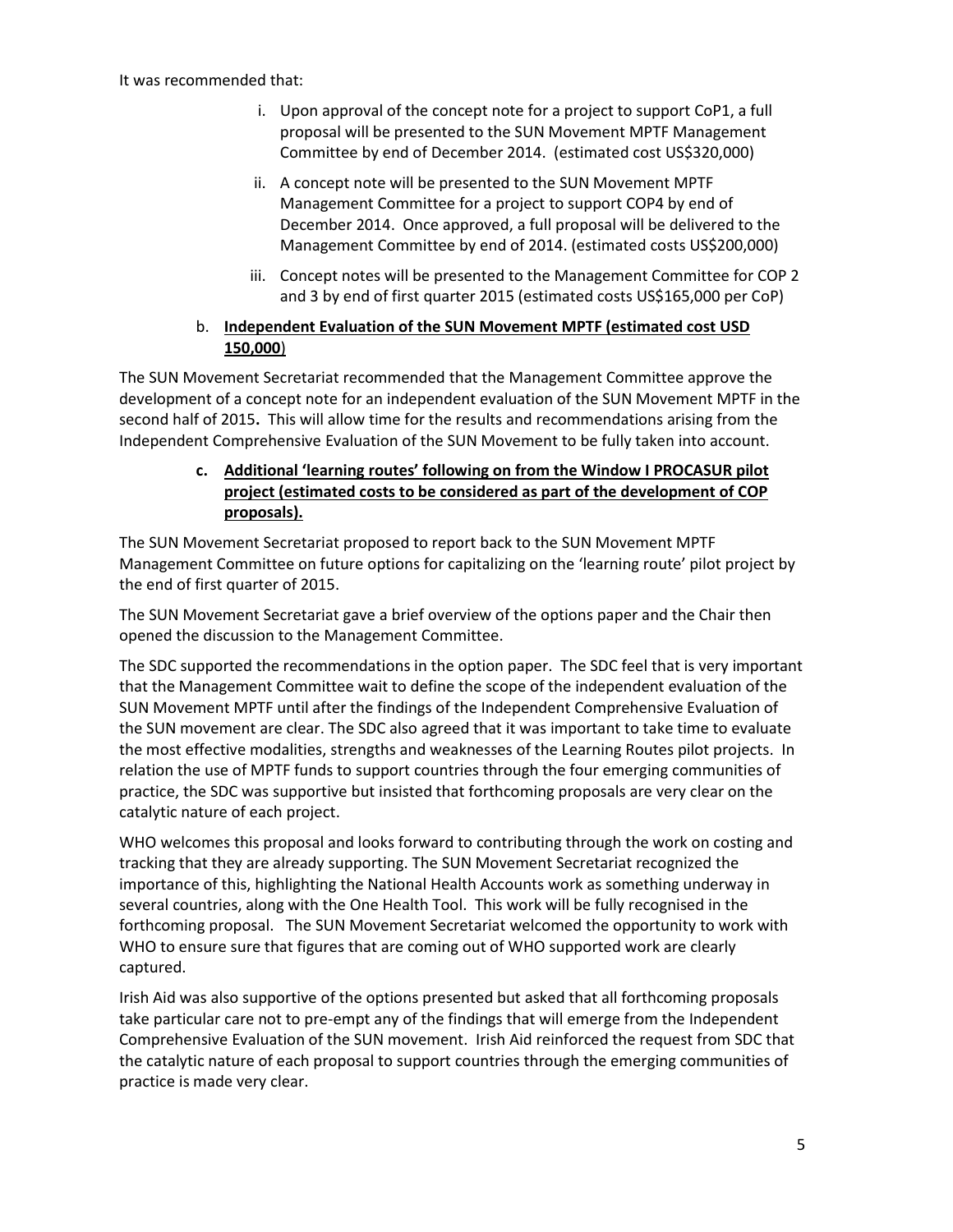The SUN Movement Secretariat assured the Management Committee that the concepts put forth in the options paper were all made within the existing framework of the logframe of the MPTF. The SUN Movement Secretariat will strive to ensure that the emphasis of these proposals will be placed on collaboration and effective working of the multi-stakeholder platforms in countries.

DFID supported the inputs from others into the discussion and committed to share more detailed comments bilaterally with the SUN Movement Secretariat. DFID asked about the possibility of considering how particular activities such as clear articulation of roles and responsibilities could be integrated. DFID also asked if a civil society visioning exercise on the future of the Movement should be considered.

The Civil Society Network Secretariat explained that Civil Society Alliances are looking for a space to define their approach and how they will work together towards a post-2015 development framework. They have been considering ways to do this electronically but do not have the resources to do this.

**Decision Four:** The Management Committee agreed for the Secretariat to work closely with representatives from the four SUN Networks to develop concept notes and proposals for use of US\$850,000 of unallocated MPTF resource to support countries through the four communities of practice and for US\$150,000 to be used for an independent evaluation of the SUN Movement MPTF in the second half of 2015. The Management Committee agreed for the Secretariat to :

*Present a full proposal to support CoP1 to the SUN Movement MPTF Management Committee by 5 December 2014. (estimated cost US\$320,000)*

*Present a concept note (or full proposal if ready) to the SUN Movement MPTF Management Committee for a project to support COP4 by 5 December 2014. Once approved, a full proposal will be delivered to the Management Committee by end of 2014. (estimated costs US\$200,000)*

*Present concept notes (or full proposals if ready) to the Management Committee for COP 2 and 3 by end of first quarter 2015 (estimated costs US\$165,000 per CoP)*

The SUN Movement Secretariat will report back to the SUN Movement MPTF Management Committee on future options for capitalizing on the 'learning route' pilot project by the end of first quarter of 2015.

#### **5. Clarification of roles and responsibilities**

Chapter 6 of the 2013 SUN Movement MPTF Progress Report highlighted the main challenges to and opportunities for improving the administration of the SUN Movement MPTF.

The report suggested that:

*'It would be important to review the MPTF's Terms of Reference and Management Committee TOR and Rules of Procedure in order to ensure greater clarity in relation to the roles and responsibilities of each actor involved in the SUN Movement MPTF. The development of generic guidelines on key management issues (the fund transfer timelines, responsibility for monitoring, etc.) could be very useful.'*

The SUN Movement Secretariat, with support from the MPTF Office carefully reviewed the existing governance documents and developed a draft Supplementary Guidance Note on Roles and Responsibilities presented to the MPTF Management Committee in advance to this meeting to help improve the administration of the SUN Movement MPTF.

The contents of this paper are in full alignment with the roles and responsibilities set out in: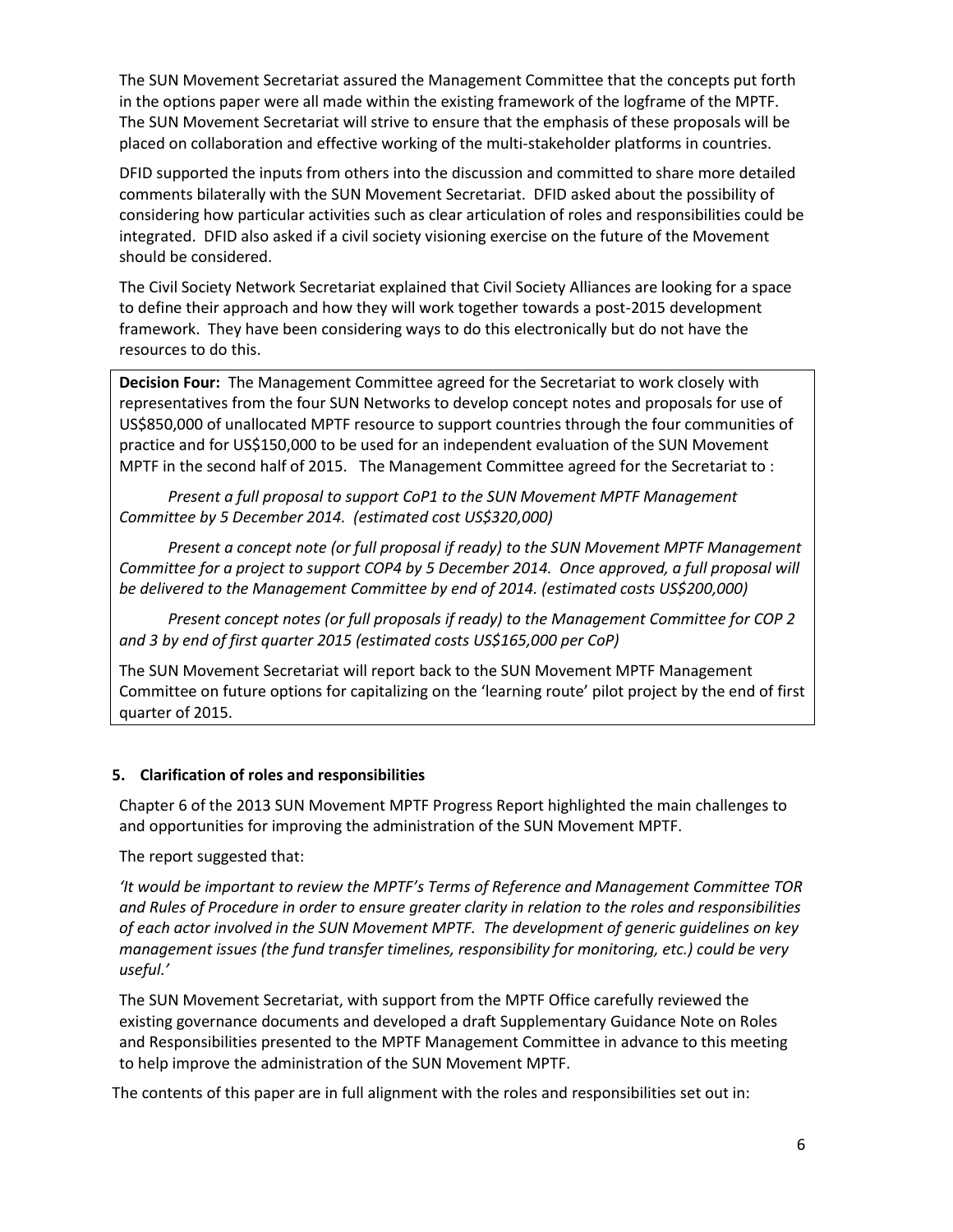- Memorandum of Understanding between Participating UN Organizations and the UNDP regarding the Operational Aspects of a Scaling Up Nutrition Movement (SUN Movement) Multi-Partner Trust Fund
- SUN Movement MPTF Terms of Reference
- SUN Movement MPTF Management Committee Terms of Reference and Rules of Procedure

The Supplementary Guidance Note aims to provide more precision on the roles of the PUNOs as well as the SUN Civil Society Network Secretariat which was not fully established at the time the existing governance documents were drafted.

The Supplementary Guidance Note highlights the specific sections of the existing governance documents where roles and responsibilities are defined. It then examines the key phases of the project cycle, identifying key functions and proposing clarifications where it was deemed appropriate. These include project preparation, approval and finalization; fund transfer and reporting and project revision requests.

The most significant point that was discussed was in relation to the key role played by the Head Offices of the PUNOs. As set out on in the SUN Movement MPTF Terms of Reference (29 February 2012), the Participating UN Organisations assume full programmatic and financial accountability for funds transferred to them as the result of a project approval. The language of the supplementary Guidance note also was discussed so that it helps refining the programmatic and financial roles of the PUNOs. For this reason, it was recommended to find an agreement in order t*o ensure that all recommendations and decisions of the Management Committee are well addressed, Head Offices of Participating UN Organisations ensure that grants to Implementing Partners are effectively managed, implemented, monitored and reported.*

*In relation to the SUN Civil Society Network Secretariat, it is critical that the SUN Movement MPTF is able to fully capitalize on the routine information gathering and relationship building that the SUN Civil Society Network Secretariat undertakes.* To date, the SUN Civil Society Network (CSN) Secretariat has worked very closely with the SUN Movement Secretariat to share information and answer queries by the Management Committee regarding the progress of SUN Movement MPTF Window II projects. In 2014, the CSN Secretariat contributed to the fifth chapter of the 2013 SUN Movement MPTF Annual Progress report by sharing lessons from civil society alliances funded by the SUN Movement MPTF. The relevant sections of the Supplementary Guidance Note aim to capitalize on the collaboration to date and streamline the process of monitoring and reporting.

DFID welcomed the development of the Supplementary Guidance note as they would like to see the management responsibility, for which the PUNOs are paid a fee, to be spelled out. Some analysis from the PUNO on what is happening is expected, beyond just filing the report. Does the PUNO believe that what is being reported reflects the reality on the ground? Some language on what is fair and reasonable to expect 'on the ground' is needed. This language can be agreed after the meeting.

WFP raised issues around the language of the Supplementary Guidance Note, stressing that it felt that the Note was ambiguous and on specific points could lead to miss-interpretation or unrealistic expectations of the PUNOs' roles. Specifically, WFP raised its concern that, in the organizations view, the reference to 'monitoring responsibilities' are not foreseen under the SUN MPTF MoU and are not part of the roles and responsibilities of the PUNOs. Moreover, WFP expressed concern that its capacity available to the administration of the SUN MPTF make some of the detailed mechanisms proposed within the Supplementary Guidance Note unrealistic. WFP also flagged that it was concerned that some of the activities proposed in the draft note raised ambiguity around project ownership. UNICEF underscored that the indirect cost recovery for SUN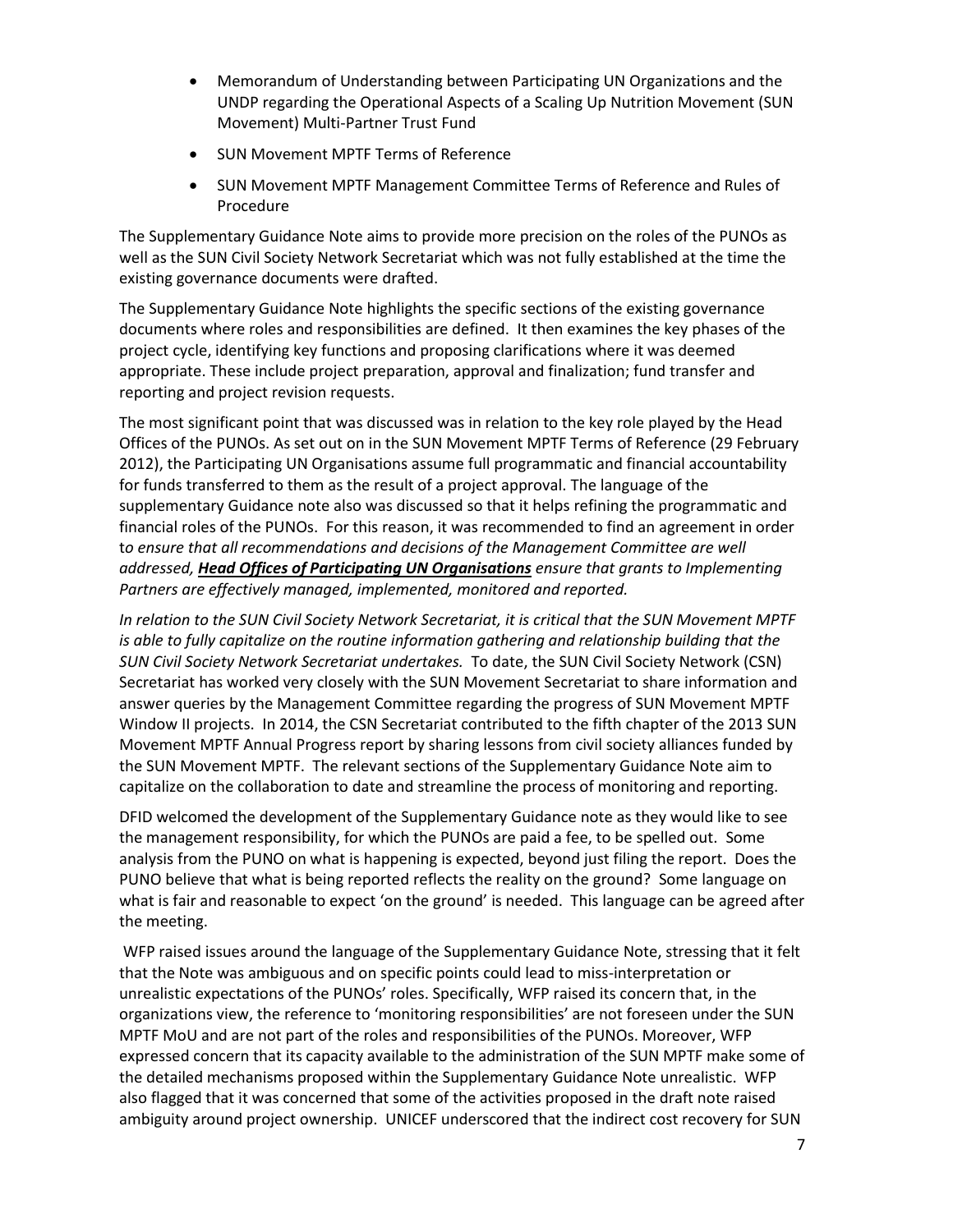Movement MPTF projects is small and that this needs to be considered when setting expectations of the role the PUNOs can play. WFP supported this by raising a concern about existing capacity available for administration of the SUN Movement MPTF and asked that this is considered in the independent evaluation of the SUN Movement MPTF. The MPTF Office agreed that these small projects make it very difficult for PUNOs or 'managing agents' to make additional capacity available while much larger projects are capable of mobilising extra capacity to service the project.

Regarding the proposal to introduce more flexibility in relation to budget revision requests, the MPTF Office recommended a 15% margin for manoeuvre with indirect cost recovery locked at 7%. Irish Aid, the SDC and DFID all supported this.

The Civil Society Network (CSN) Secretariat welcomed the opportunity to establish clarity on its role. As the CSN is only funded until the end of 2015, they are concerned about a perception of their role in supporting efforts to monitor Civil Society Alliance projects. The SCN welcomed the opportunity to be part of meetings, working to build share communications and updates with the Management Committee. The CSN reminded the MC of the updates available on its blog (available [here\)](http://suncivilsocietynet.wix.com/suncsnblog) and encouraged them to review, share and provide feedback.

The SUN Movement Business Network (SBN) is also very interested to be more engaged. They appreciate the opportunity to be involved and excited to support broader efforts to build capacity and support SUN principles.

**Decision Five:** The Chair asked the Secretariat to initiate a process to revise the language of the Supplementary Guidance Note on Roles and Responsibilities in order to reflect both the capacities and expectations of members of the Management Committee. The final draft text should be shared with the Management Committee for approval by 5<sup>th</sup> December 2014.

**Decision Six:** The Management Committee agreed to introduce a 15% margin for reallocation of funds across the budget lines of all SUN Movement MPTF projects – provided that there is no increase in overall project costs and that the indirect cost recovery by the PUNOs are capped at 7%.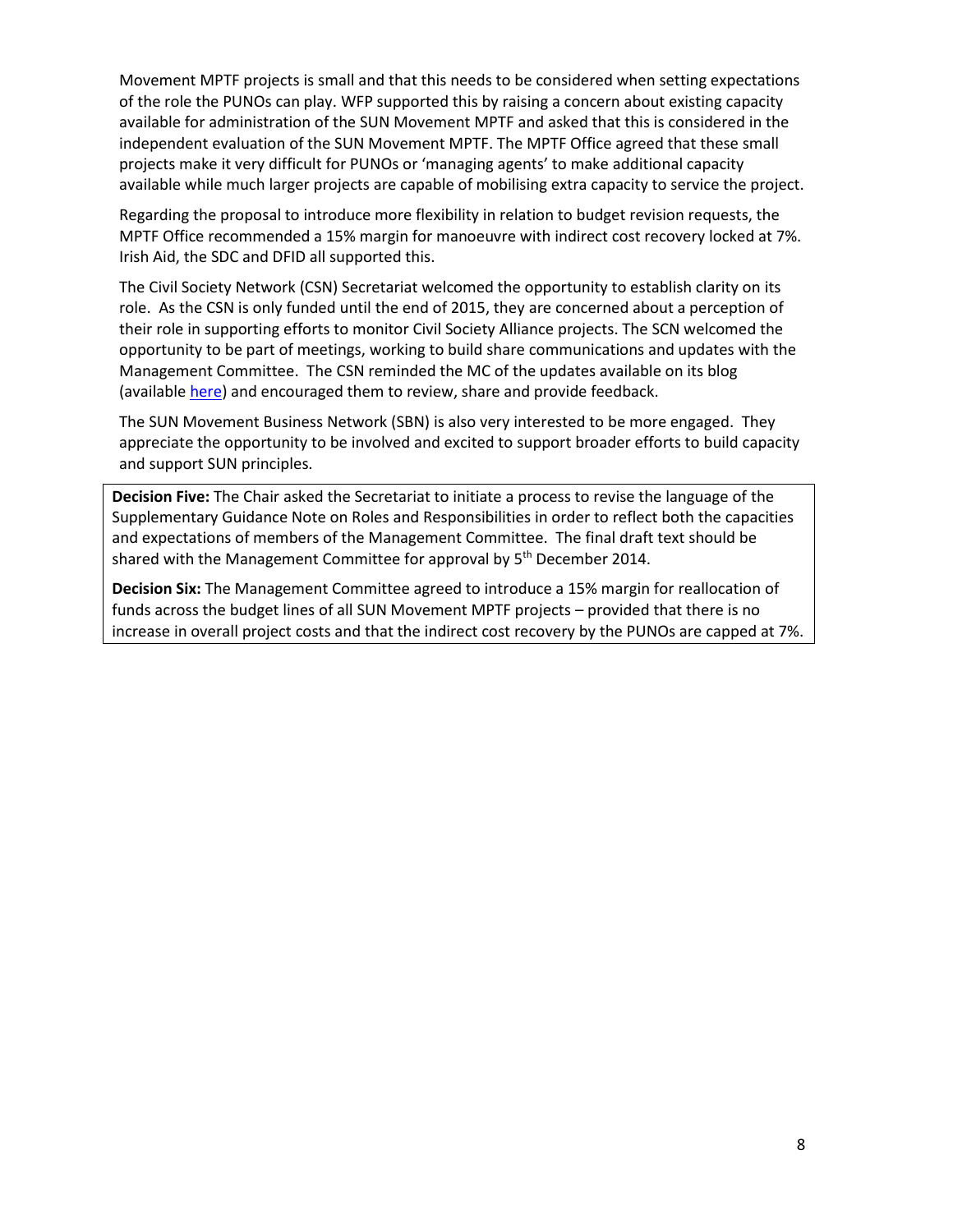# **Annex 1: Update on KEY DECISIONS from 7th Meeting of the SUN Movement Management Committee**

#### *As of 20th November 2014*

**Decision One:** The Chair will keep the Management Committee aware of any developments that are made available to him in his role as Coordinator of the SUN Movement in relation to the ICE. The Chair will put Irish Aid in contact with the ICE team to answer their question as to whether or not members of the MPTF MC will have sight of Inception report and an opportunity to comment.

**Update:** The ICE team has already produced an Inception Report (Mokoro 2014) which provides a detailed methodology and workplan. Ahead of the September 2014 meeting of the Lead Group, the ICE team also submitted an Interim Progress Report (Mokoro 2014). This was mainly to provide an interim assessment of the SUN Movement Secretariat (SMS), but also included a brief discussion of emerging issues for the evaluation. The ICE team will submit their final report in December 2014.

This final report will feed into a "Visioning" exercise commencing in January 2015. Informed by the ICE, this phase seeks to develop the Visioning Sub Group's recommendations for the Lead Group's consideration in April 2015.

At its meeting in April 2015, the Lead Group will seek to agree on actions to set out the parameters for the next phase of the SUN Movement. This is the moment when key decisions and guidance must be provided by the Lead Group. These decisions will also define ongoing detailed work to enable a transition to the Movement desired for the post 2015 era. This will also herald the building or refining of the structures (e.g. Governance, Secretariat, Networks) needed for the SUN Movement after 2015.

While the ICE is considering some elements and issues related to the SUN Movement MPTF, the time and limited scope of the ICE does not allow for a comprehensive review of the strengths, weaknesses and potential way forward. In addition, it is only after the Visioning Phase is complete that a clear appreciation of the role of the SUN Movement MPTF will be possible. **For this reason, the SUN Movement Secretariat recommends that an evaluation of the SUN Movement MPTF takes place in the second half of 2015.** This will be discussed at the face-to-face meeting of the SUN Movement MPTF MC on 20<sup>th</sup> November 2014.

**Decision Two:** Secretariat will work with PUNOS to complete fund transfer spreadsheet and an updated explanation of current challenges and share with the MC by **Friday 25th July**. **(SEE ANNEX 2)** The Secretariat will also work with the MPTF Office to provide an overview of language on interest earning by **Friday 25th July**. **(SEE ANNEX 1)**

**Update:** These documents were uploaded to the SUN Movement website in August 2014. They can be accessed here**[: http://scalingupnutrition.org/resources-archive/sun-mptf](http://scalingupnutrition.org/resources-archive/sun-mptf)**

**Decision Three:** The Chair, with support from the Secretariat, will work with UNOPS and PROCASUR to submit a budget revision request to the Management Committee for non-objection. Any member of the Management Committee who wishes to participate in the Learning Route in Peru should let the Secretariat know by **Tuesday 22nd July, 2014.**

**Update:** This revision was submitted and approved on 6th August 2014 as no objection was received from the Management Committee.